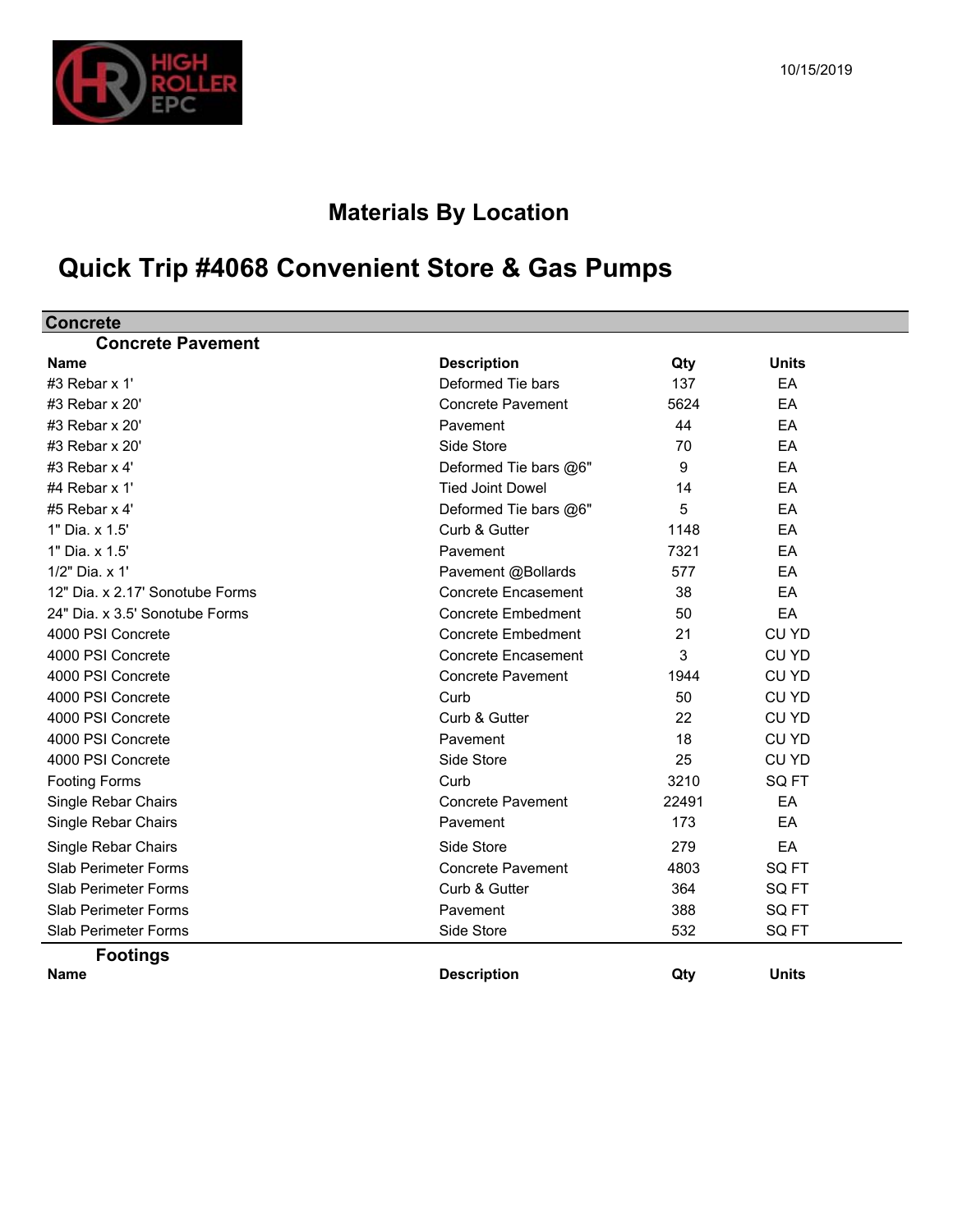| #3 Rebar 2' x 4'                    | <b>Rebar Pre-Bent Dowels</b>  | 18             | EA                 |  |
|-------------------------------------|-------------------------------|----------------|--------------------|--|
| #3 Rebar x 20"                      | 8' Blockout                   | 13             | EA                 |  |
| #3 Rebar x 20"                      | <b>Continuous Footings</b>    | 150            | EA                 |  |
| #3 Rebar x 32"                      | <b>Continuous Footings</b>    | 11             | EA                 |  |
| #4 Rebar Stirrups 44" Dia.          | 7' Canopy Round Footings      | 52             | EA                 |  |
| #4 Rebar Stirrups 50" Dia.          | 6'-6" Canopy Round            | 21             | EA                 |  |
| #5 Rebar 1.5' x 2'                  | <b>Rebar Pre-Bent Dowels</b>  | 20             | EA                 |  |
| #5 Rebar 2' x 2'                    | <b>Rebar Pre-Bent Dowels</b>  | 20             | EA                 |  |
| #5 Rebar x 3.5'                     | <b>Rebar Straight Dowels</b>  | 8              | EA                 |  |
| #5 Rebar $x$ 4'                     | Rebar Straight Dowels Point   | 13             | EA                 |  |
| #5 Rebar $x$ 4'                     | Side Entry                    | 13             | EA                 |  |
| #5 Rebar x 4.5'                     | Rebar Straight Dowels         | 72             | EA                 |  |
| #5 Rebar x 6'                       | <b>Blockout A</b>             | 72             | EA                 |  |
| #5 Rebar x $7'$                     | <b>Blockout B</b>             | 5              | EA                 |  |
| #6 Rebar x 20'                      | 8' Blockout                   | 7              | EA                 |  |
| #6 Rebar x 20'                      | <b>Continuous Footings</b>    | 83             | EA                 |  |
| #6 Rebar x 56"                      | <b>Canopy Square Footings</b> | 210            | EA                 |  |
| #8 Rebar x 7'                       | 6'-6" Canopy Round            | 51             | EA                 |  |
| #8 Rebar x 7'                       | 7' Canopy Round Footings      | 89             | EA                 |  |
| 4000 PSI Concrete                   | 6'-6" Canopy Round            | 13             | CU YD              |  |
| 4000 PSI Concrete                   | 7' Canopy Round Footings      | 24             | CU YD              |  |
| 4000 PSI Concrete                   | 8' Blockout                   | $\overline{4}$ | CU YD              |  |
| 4000 PSI Concrete                   | <b>Canopy Square Footings</b> | 54             | CU YD              |  |
| 4000 PSI Concrete                   | <b>Continuous Footings</b>    | 45             | <b>CU YD</b>       |  |
| 48" Dia. x 7' Sonotube Forms        | 7' Canopy Round Footings      | 8              | EA                 |  |
| 54" Dia. x 6.5' Sonotube Forms      | 6'-6" Canopy Round            | 4              | EA                 |  |
| <b>Footing Forms</b>                | <b>Continuous Footings</b>    | 82             | SQ FT              |  |
| <b>Spread Footings Forms</b>        | <b>Canopy Square Footings</b> | 1155           | SQ FT              |  |
| <b>Wall Footing Forms</b>           | 8' Blockout                   | 101            | SQ FT              |  |
| <b>Wall Footing Forms</b>           | <b>Continuous Footings</b>    | 1180           | SQ FT              |  |
| Wood Stakes x 18"                   | <b>Continuous Footings</b>    | 68             | EA                 |  |
| <b>Foundation Slabs</b>             |                               |                |                    |  |
| <b>Name</b>                         | <b>Description</b>            | Qty            | <b>Units</b>       |  |
| 10 Mil Polyethelene                 | SOG                           | 6              | EA                 |  |
| 4000 PSI Concrete                   | SOG                           | 63             | CU YD              |  |
| 6x6 - w1.4 x w1.4 6x6 - w1.4 x w1.4 | SOG                           | 34             | EA                 |  |
| Sand                                | SOG                           | 82             | T <sub>on(s)</sub> |  |
| <b>Slab Perimeter Forms</b>         | SOG                           | 313            | SQ FT              |  |
| <b>Washed Gravel</b>                | SOG                           | 85             | Ton(s)             |  |
| <b>Sidewalks</b>                    |                               |                |                    |  |
| Name                                | <b>Description</b>            | Qty            | <b>Units</b>       |  |
| 4000 PSI Concrete                   | <b>Concrete Pavement</b>      | 38             | CU YD              |  |
| 6x6 10 Ga. W.W.F. 6x6 10 Ga. W.W.F. | <b>Concrete Pavement</b>      | 17             | EA                 |  |
| <b>Slab Perimeter Forms</b>         | <b>Concrete Pavement</b>      | 568            | SQ FT              |  |
| <b>Underslab Forms</b>              | <b>Concrete Pavement</b>      | 27             | SQ FT              |  |